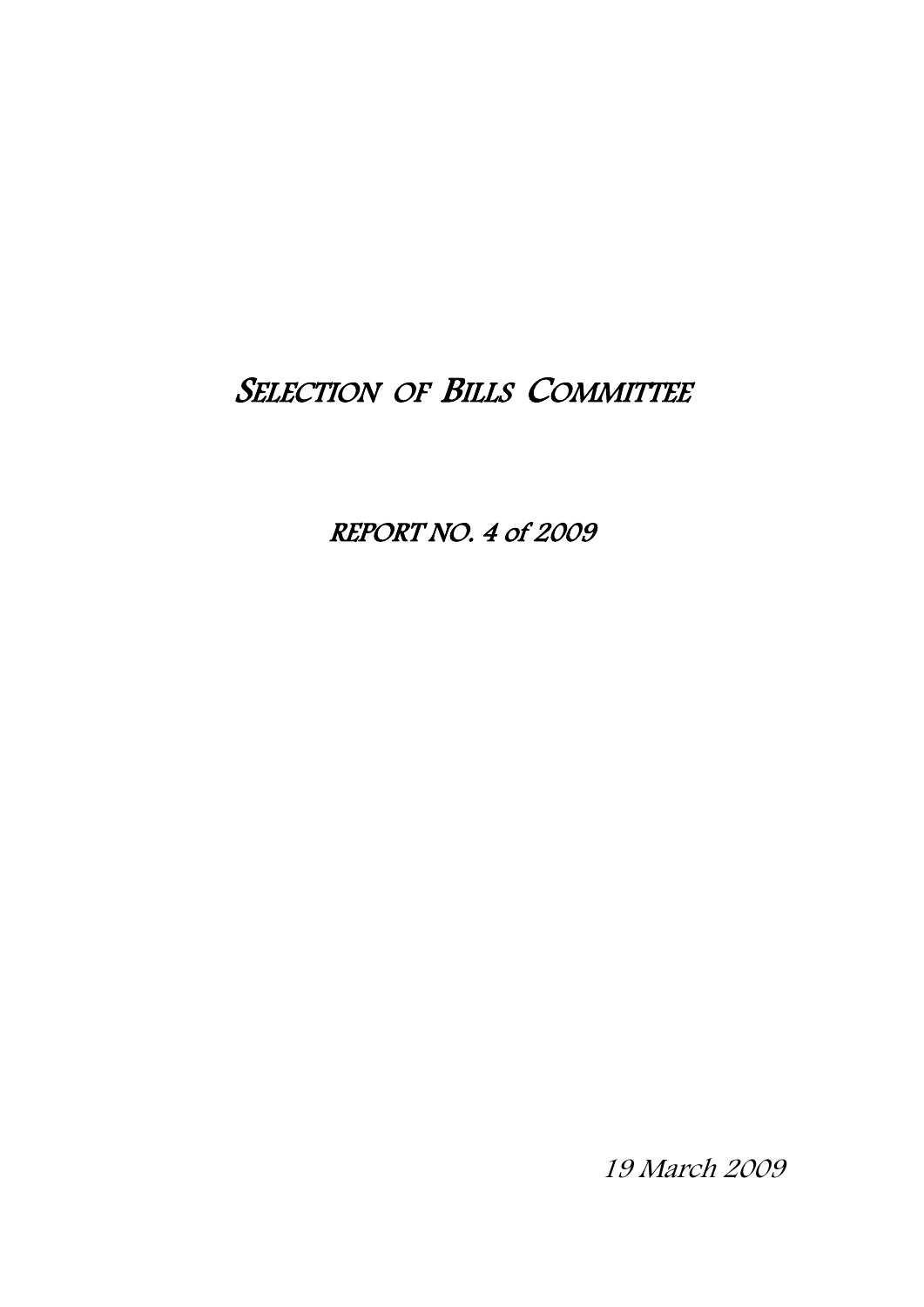#### **MEMBERS OF THE COMMITTEE**

Senator Kerry O'Brien (Government Whip, Chair)

Senator Stephen Parry (Opposition Whip)

Senator John Williams (The Nationals Whip)

Senator Rachel Siewert (The Australian Greens Whip)

Senator Steve Fielding (The Family First Party Whip)

Senator David Bushby

Senator the Hon. Helen Coonan

Senator the Hon. Joe Ludwig

Senator Anne McEwen

Secretary: Maureen Weeks 16277 3020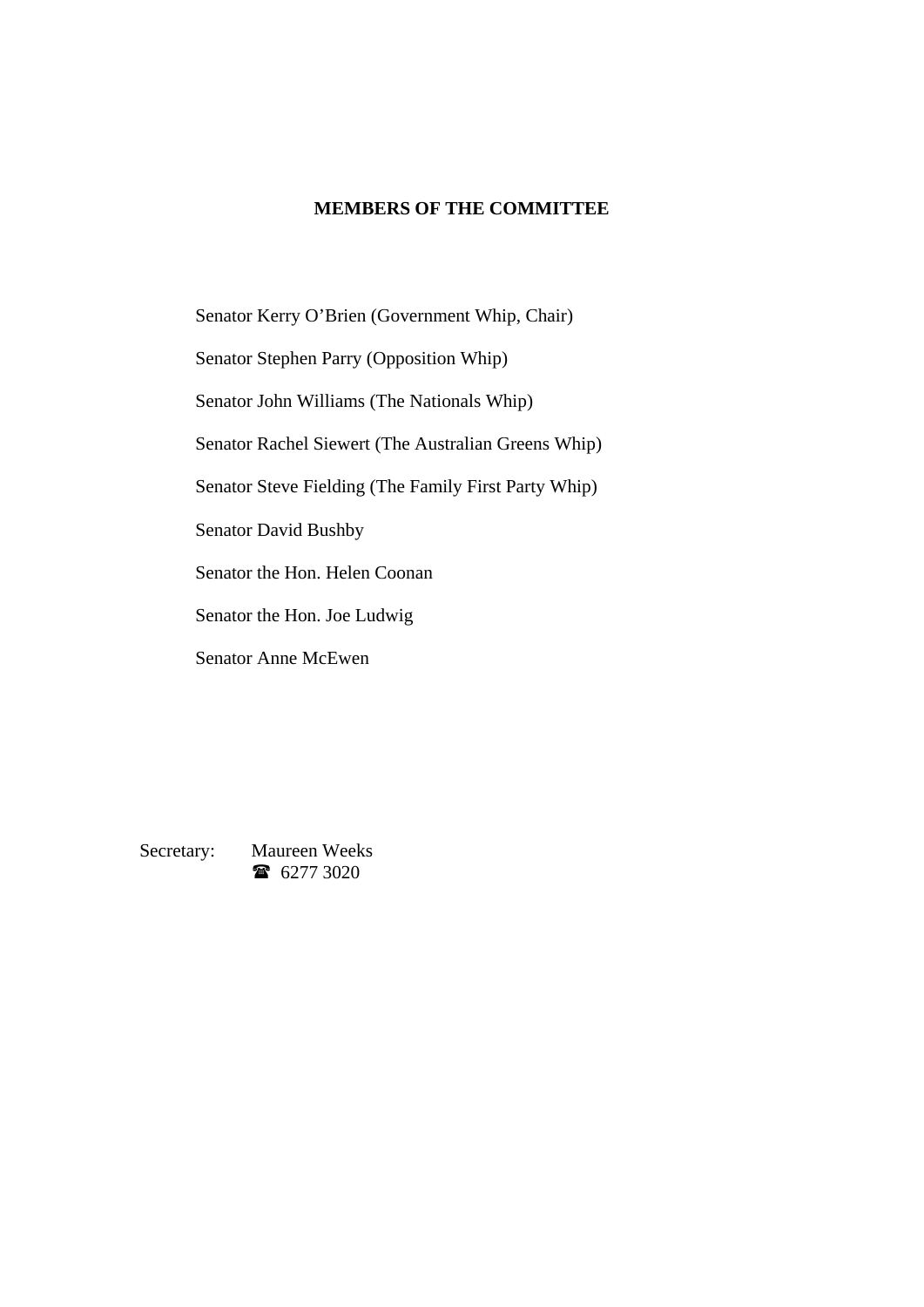#### SELECTION OF BILLS COMMITTEE

#### REPORT NO. 4 OF 2009

- 1. The committee met in private session on Thursday, 19 March 2009 at 1.01 pm.
- 2. The committee resolved to recommend—That—
	- (a) the order of the Senate of 18 March 2009 adopting the committee's  $3<sup>rd</sup>$  report of 2009 be varied to provide that the Australian Business Investment Partnership Bill 2009 and **a related bill** be *referred immediately* to the Economics Committee for inquiry and report by 7 May 2009 (see appendix 1 for a statement of reasons for referral);
	- (b) the *provisions* of the Evidence Amendment (Journalists' Privilege) Bill 2009 be *referred immediately* to the Legal and Constitutional Affairs Committee for inquiry and report by 7 May 2009 (see appendix 2 for a statement of reasons for referral);
	- (c) the *provisions* of the Fair Work (Transitional Provisions and Consequential Amendments) Bill 2009 be *referred immediately* to the Education, Employment and Workplace Relations Committee for inquiry and report by 7 May 2009 (see appendix 3 for a statement of reasons for referral);
	- (d) the *provisions* of the Family Assistance and Other Legislation Amendment (2008 Budget and Other Measures) Bill 2009 be *referred immediately* to the Community Affairs Committee for inquiry and report by 7 May 2009;
	- (e) the *provisions* of the Financial Sector Legislation Amendment (Enhancing Supervision and Enforcement) Bill 2009 be *referred immediately* to the Economics Committee for inquiry and report by 7 May 2009 (see appendix 4 for a statement of reasons for referral);
	- (f) the *provisions* of the Law and Justice (Cross Border and Other Amendments) Bill 2009 be *referred immediately* to the Legal and Constitutional Affairs Committee for inquiry and report by 7 May 2009 (see appendix 5 for a statement of reasons for referral);
	- (g) the *provisions* of the National Greenhouse and Energy Reporting Amendment Bill 2009 be *referred immediately* to the Finance and Public Administration Committee for inquiry and report by 7 May 2009 (see appendix 6 for a statement of reasons for referral);
	- (h) the *provisions* of the Native Title Amendment Bill 2009 be *referred immediately* to the Legal and Constitutional Affairs Committee for inquiry and report by 7 May 2009 (see appendix 7 for a statement of reasons for referral);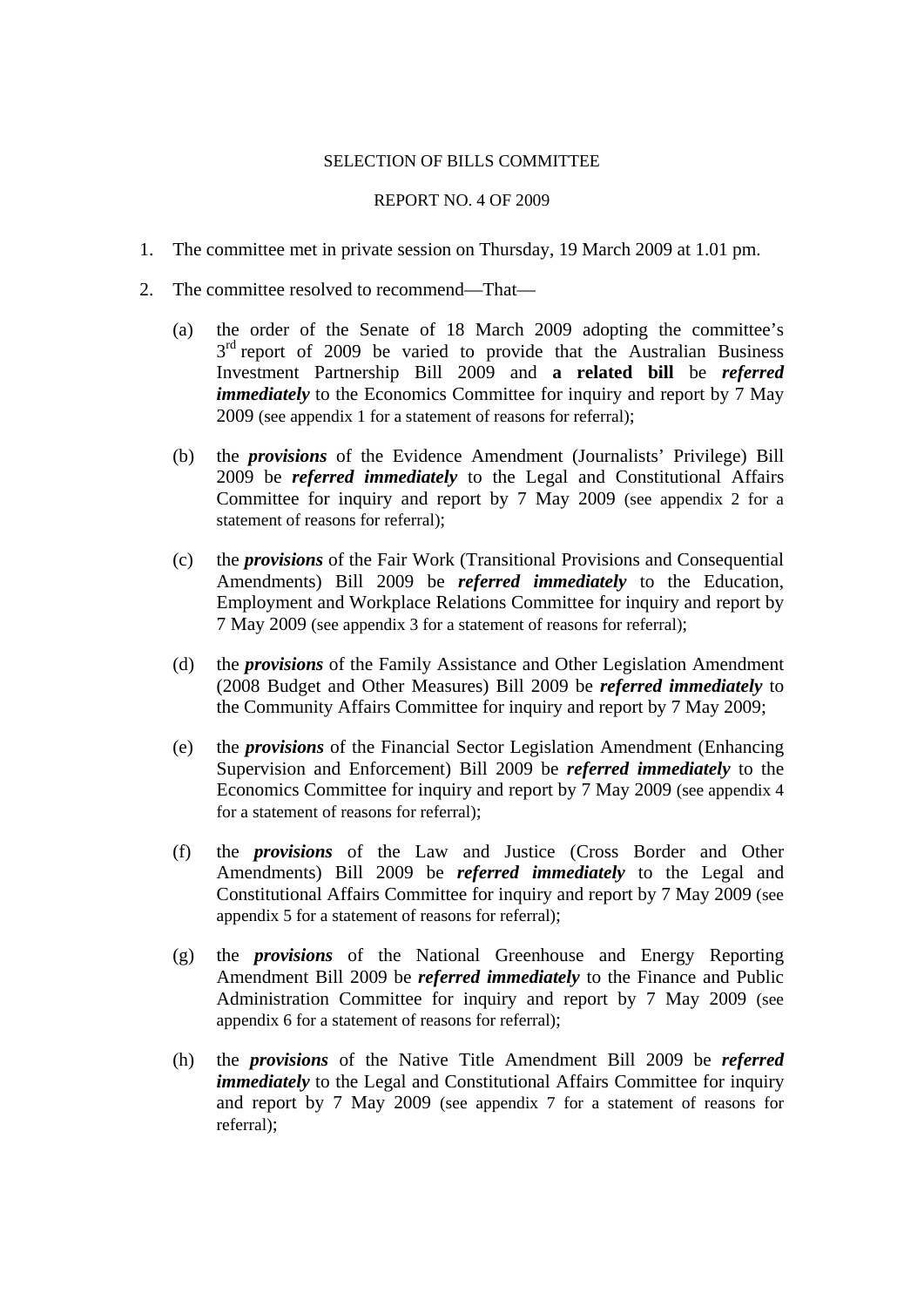- (i) the *provisions* of the Social Security Legislation Amendment (Improved Support for Carers) Bill 2009 be *referred immediately* to the Community Affairs Committee for inquiry and report by 7 May 2009 (see appendix 8 for a statement of reasons for referral); and
- (j) the *provisions* of the Tax Laws Amendment (2009 Measures No. 2) Bill 2009 be *referred immediately* to the Economics Committee for inquiry and report by 7 May 2009 (see appendix 9 for a statement of reasons for referral).
- 3. The committee resolved to recommend—That the following bills *not* be referred to committees:
	- Defence Legislation Amendment Bill (No. 1) 2009
	- Fuel Quality Standards Amendment Bill 2009
	- Higher Education Support Amendment (VET FEE-HELP and Providers) Bill 2009
	- International Tax Agreements Amendment Bill (No. 1) 2009
	- Migration Amendment (Abolishing Detention Debt) Bill 2009
	- Offshore Petroleum and Greenhouse Gas Storage Legislation Amendment Bill 2009
	- Offshore Petroleum and Greenhouse Gas Storage (Safety Levies) Amendment Bill 2009
	- Tax Laws Amendment (Small Business and General Business Tax Break) Bill 2009
	- Therapeutic Goods Amendment (2009 Measures No. 1) Bill 2009.

#### *The committee recommends accordingly.*

- 4. The committee deferred consideration of the following bills to its next meeting:
	- Food Safety (Trans Fats) Bill 2009
	- International Monetary Agreements Amendment Bill 2009.

(Kerry O'Brien) **Chair** 19 March 2009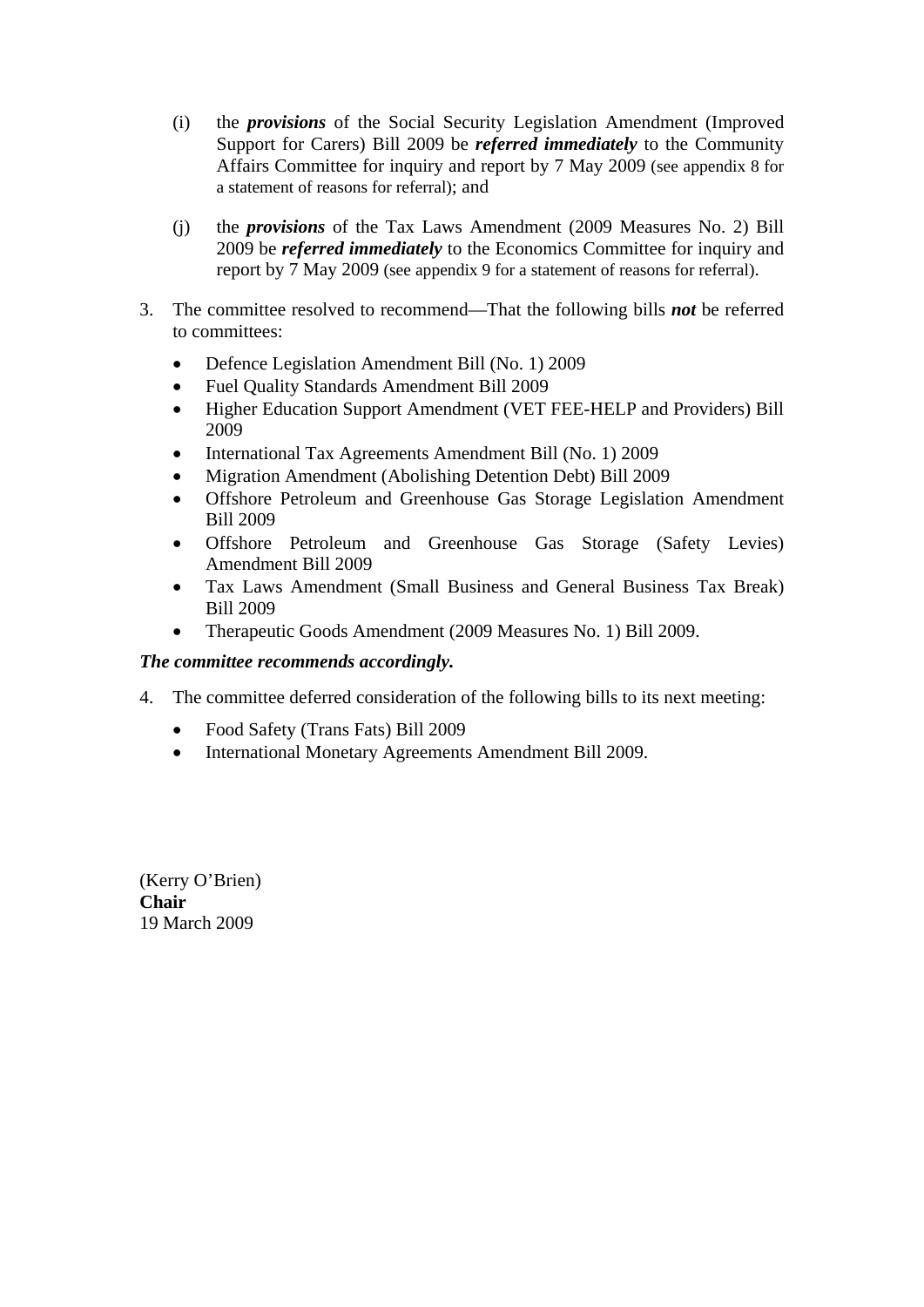# **SELECTION OF BILLS COMMITTEE**

# Proposal to refer a bill to a committee

| Name of bill: |                      |  | Australian Business Investment Partnership Bill 2009 |                                                           |
|---------------|----------------------|--|------------------------------------------------------|-----------------------------------------------------------|
|               |                      |  |                                                      | Australian Business Investment Partnership (Consequential |
|               | Amendment) Bill 2009 |  |                                                      |                                                           |

Reasons for referral/principal issues for consideration:

Possible submissions or evidence from:

Committee to which bill is to be referred:

Economics Committee

Possible hearing date(s):

Possible reporting date:

6 May 2009

Hen St

(signed)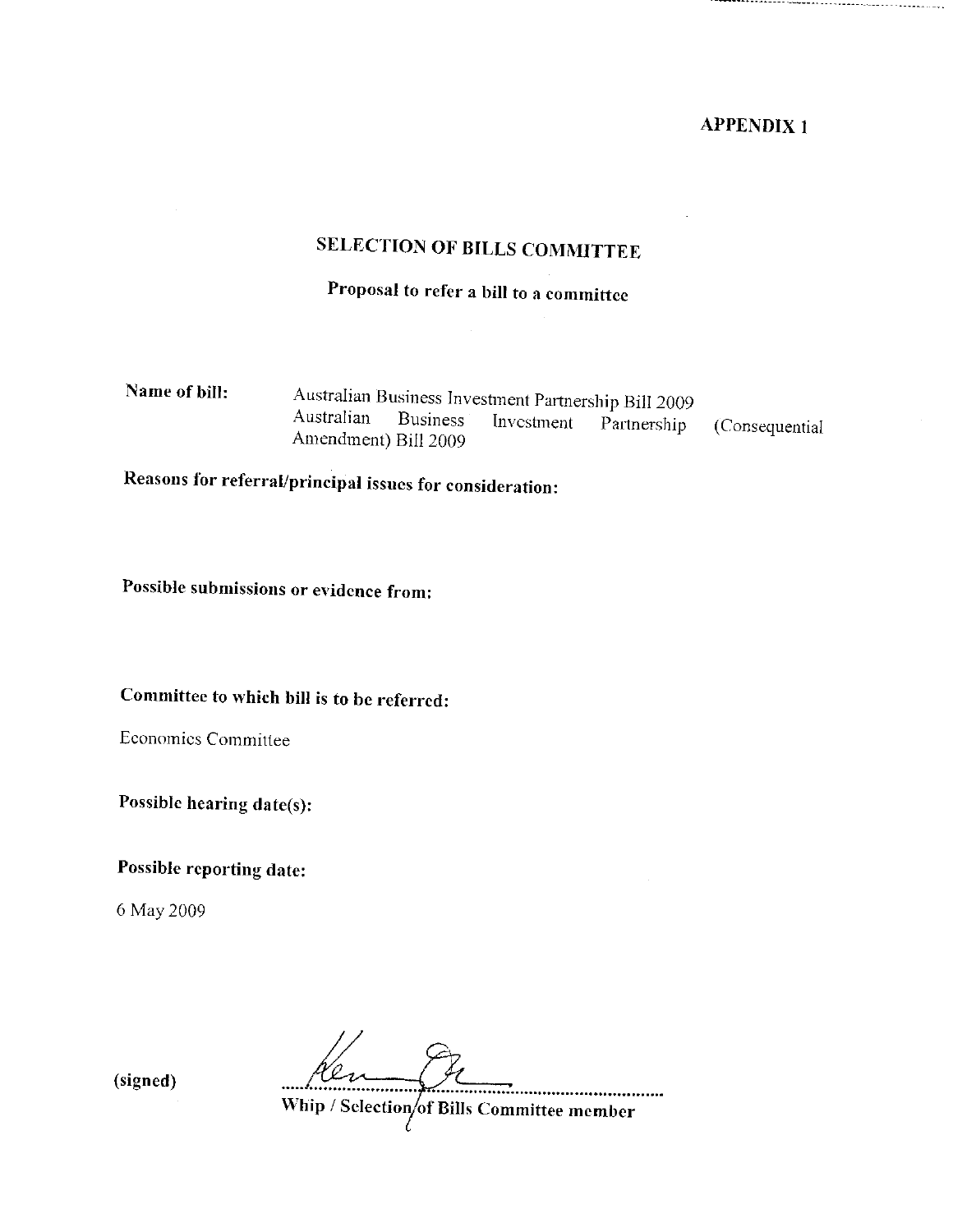#### **SELECTION OF BILLS COMMITTEE**

## Proposal to refer a bill to a committee

Name of bill: Evidence Amendment (Journalists Privilege Bill 2009

## Reasons for referral/principal issues for consideration:

To assess adequacy of coverage of journalists in balancing public interest considerations

### Possible submissions or evidence from:

Media and Entertainment Arts Alliance Reporters without Borders Australian Press Council

### Committee to which bill is to be referred:

Legal and Constitutional Committee

Possible hearing date(s):

June

Possible reporting date:

July

(signed)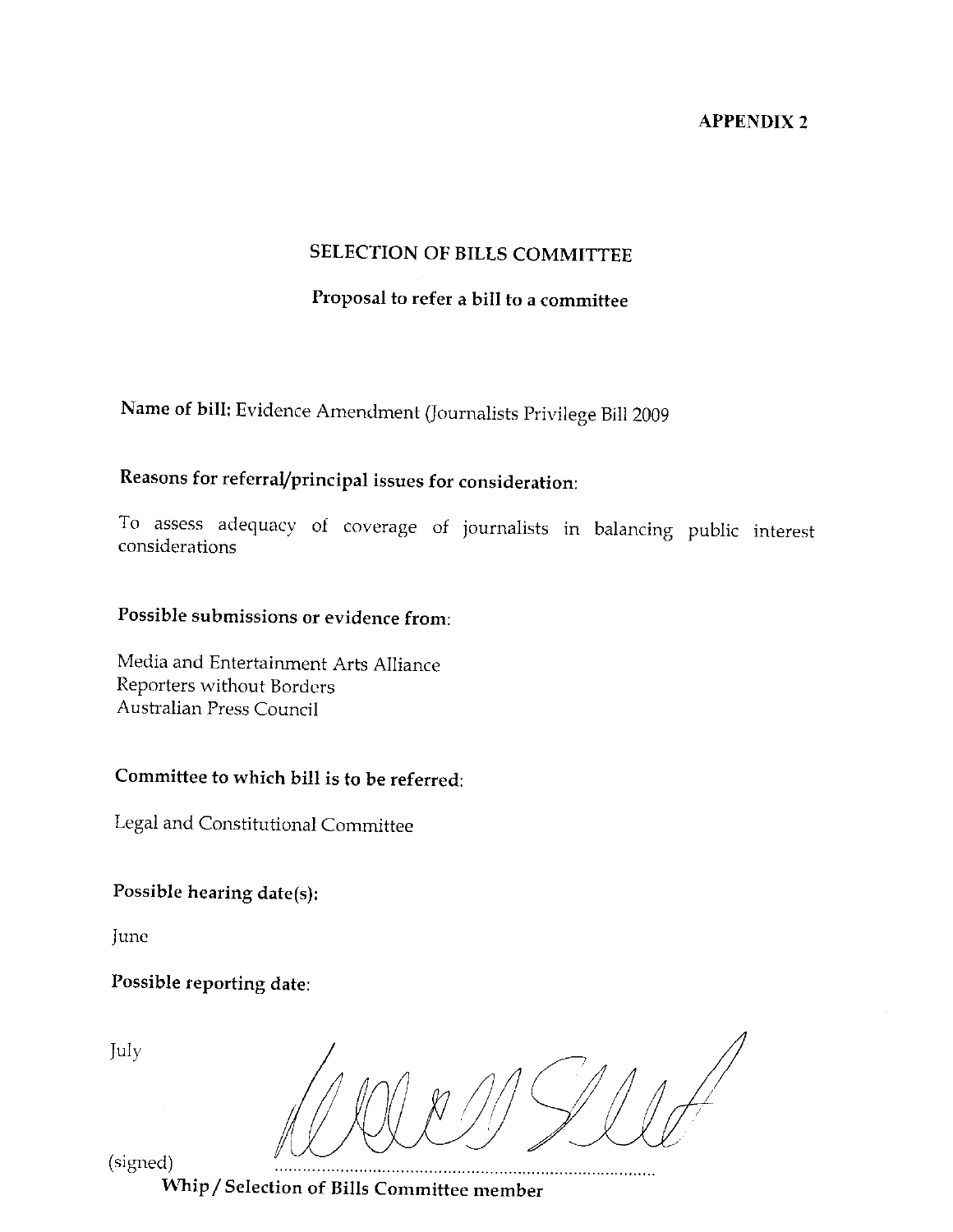#### **SELECTION OF BILLS COMMITTEE**

## Proposal to refer a bill to a committee

Name of bill: Fair Work (Transitional Provisions and Consequential Amendments) **Bill 2009** 

# Reasons for referral/principal issues for consideration:

Bill deals with transition from Workplace Relations Act to the Fair Work Act.

Possible submissions or evidence from:

Unions Employer organisations Employment law academics

## Committee to which bill is to be referred:

Education, Employment and Workplace Relations

Possible hearing date(s):

Possible reporting date:

22 May 2009

Whip / Selection of Bills Committee member

(signed)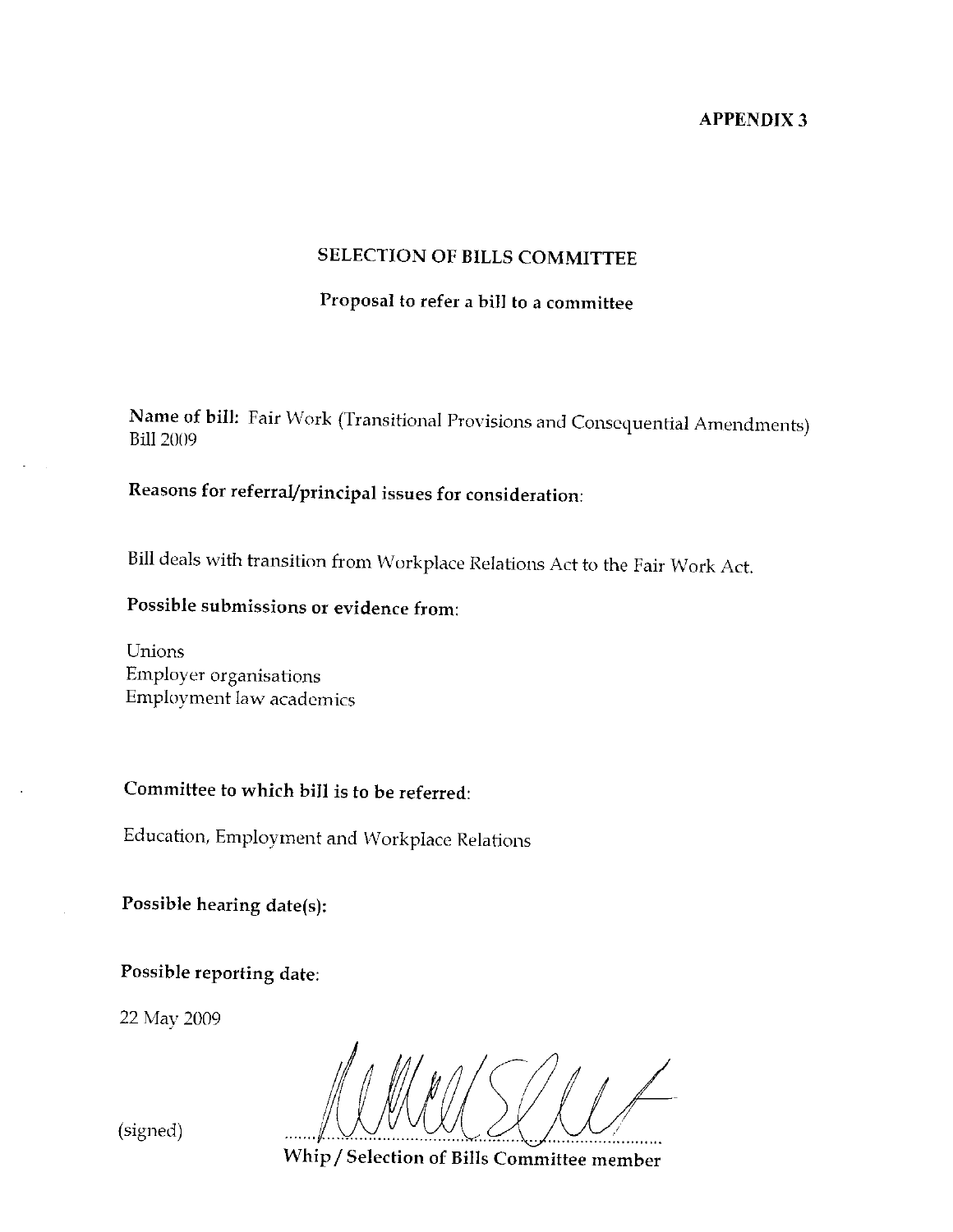## SELECTION OF BILLS COMMITTEE

# Proposal to refer a bill to a committee

### Name of bill: Financial Sector Legislation Amendment (Enhancing Supervision and Enforcement) Bill 2009

# Reasons for referral/principal issues for consideration:

Examine the provisions of the bill that relate to the regulation of non-operating holding companies of life insurance companies and the provisions of the bill that relate to the harmonisation of powers for APRA to seek court injunctions.

## Possible submissions or evidence from:

Businesses and entities affected by this bill **APRA** Treasury

### Committee to which bill is to be referred:

Economics

Possible hearing date(s):

Possible reporting date:

7 May 2009



(signed)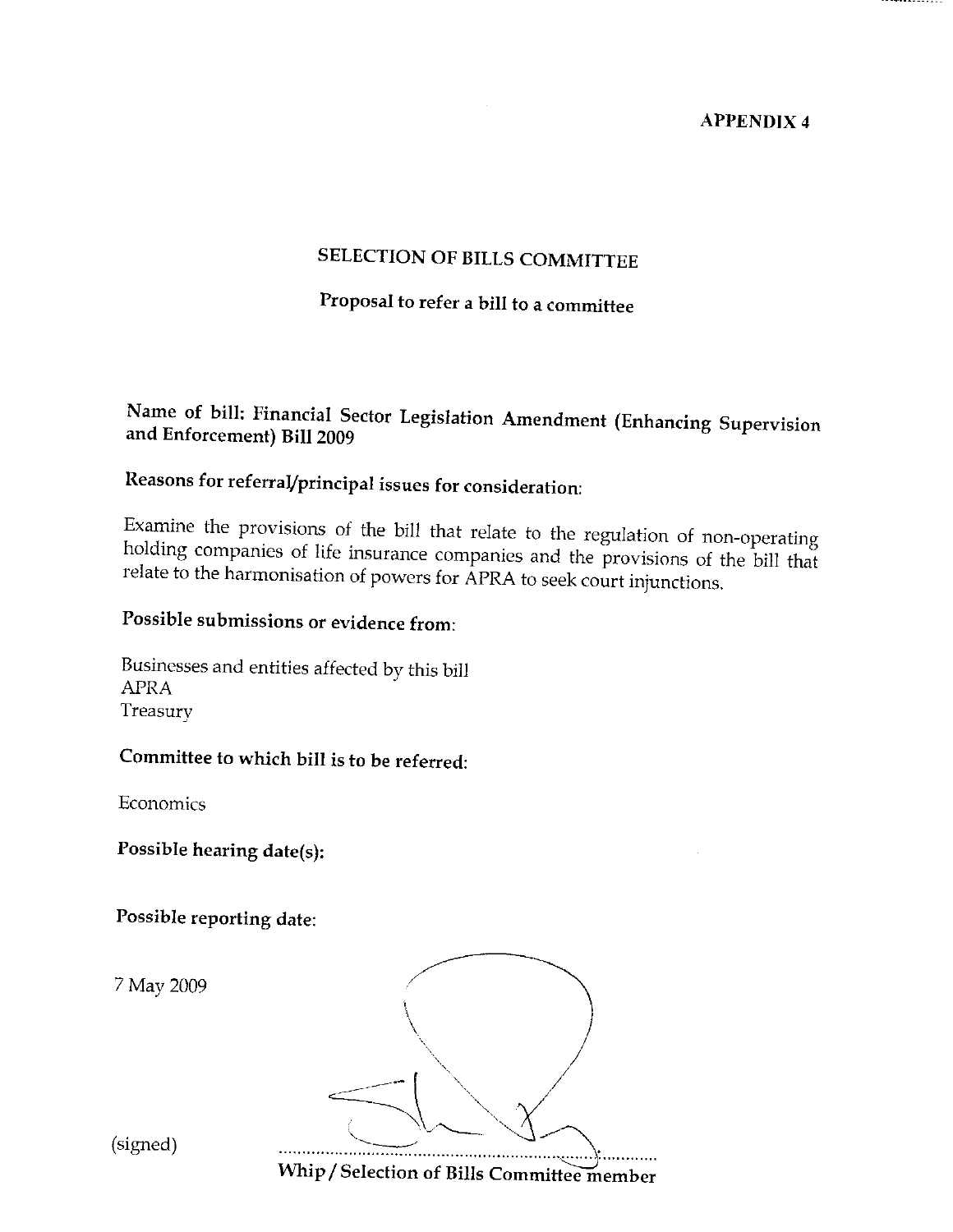#### **SELECTION OF BILLS COMMITTEE**

#### Proposal to refer a bill to a committee

# Name of bill: Law and Justice (Cross Border and Other Amendments) Bill 2009

## Reasons for referral/principal issues for consideration:

Examine the provisions of the bill which set up the new cross-jurisdictional arrangements and also provisions that extend the trans-Tasman arrangements, between Australia and New Zealand.

### Possible submissions or evidence from:

State Law Societies - WA, SA and NT Legal Practitioners Law enforcement agencies

#### Committee to which bill is to be referred:

Legal & Constitutional

Possible hearing date(s):

Possible reporting date:

7 May 2009



(signed)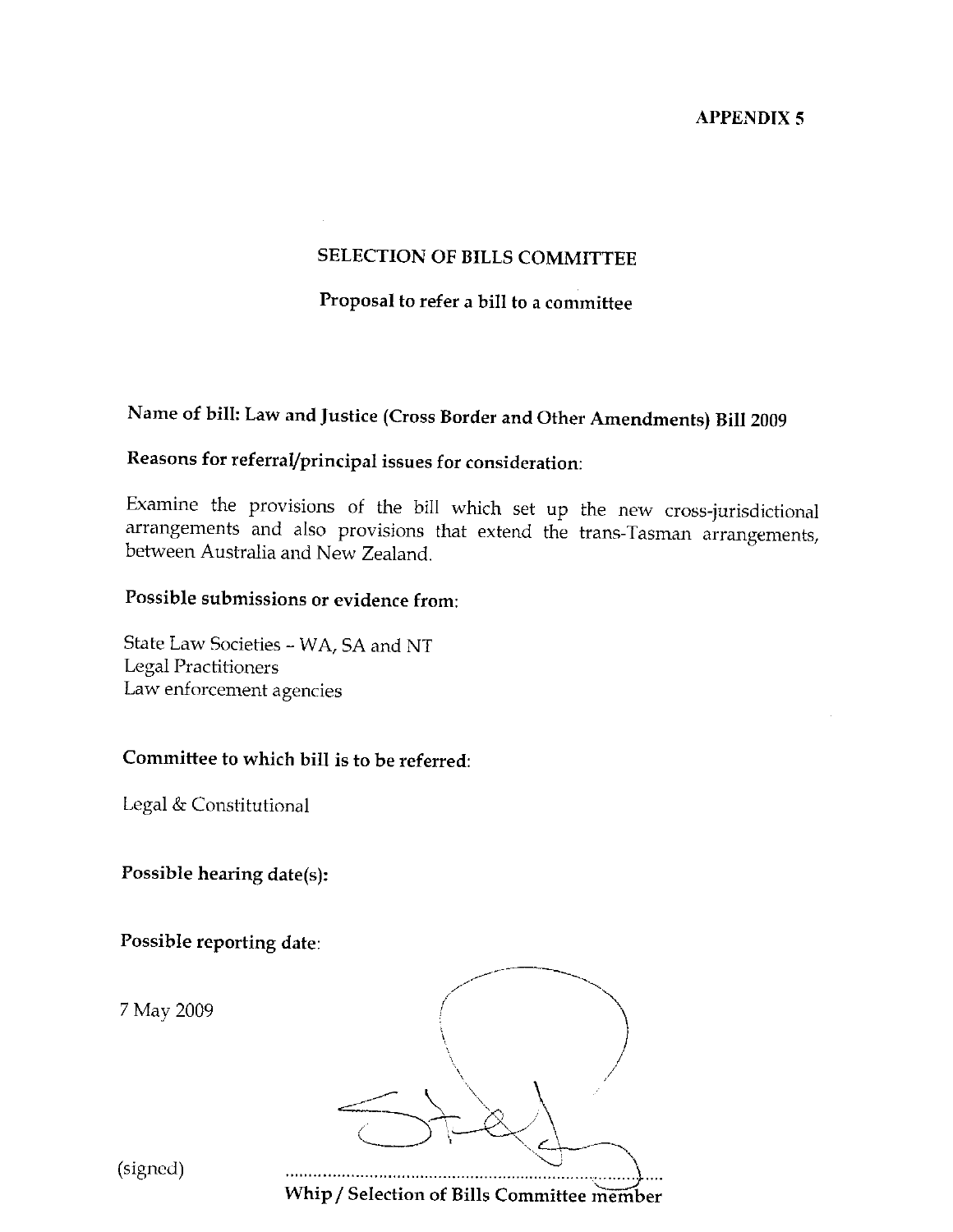### **SELECTION OF BILLS COMMITTEE**

## Proposal to refer a bill to a committee

# Name of bill: National Greenhouse and Energy Reporting Amendment Bill 2009

## Reasons for referral/principal issues for consideration:

Examine the provisions of the bill that relate to the power and authority of the GEDO.

#### Possible submissions or evidence from:

The Greenhouse and Energy Data Officer Industry Groups that interact with auditors and the GEDO Auditors registered by the GEDO

#### Committee to which bill is to be referred:

Finance and Public Administration

Possible hearing date(s):

Possible reporting date:

7 May 2009

| $\lim_{\alpha \to \infty}$ / Colooting | CDIII, C | $\cdot$ . $\cdot$ |  |
|----------------------------------------|----------|-------------------|--|

(signed)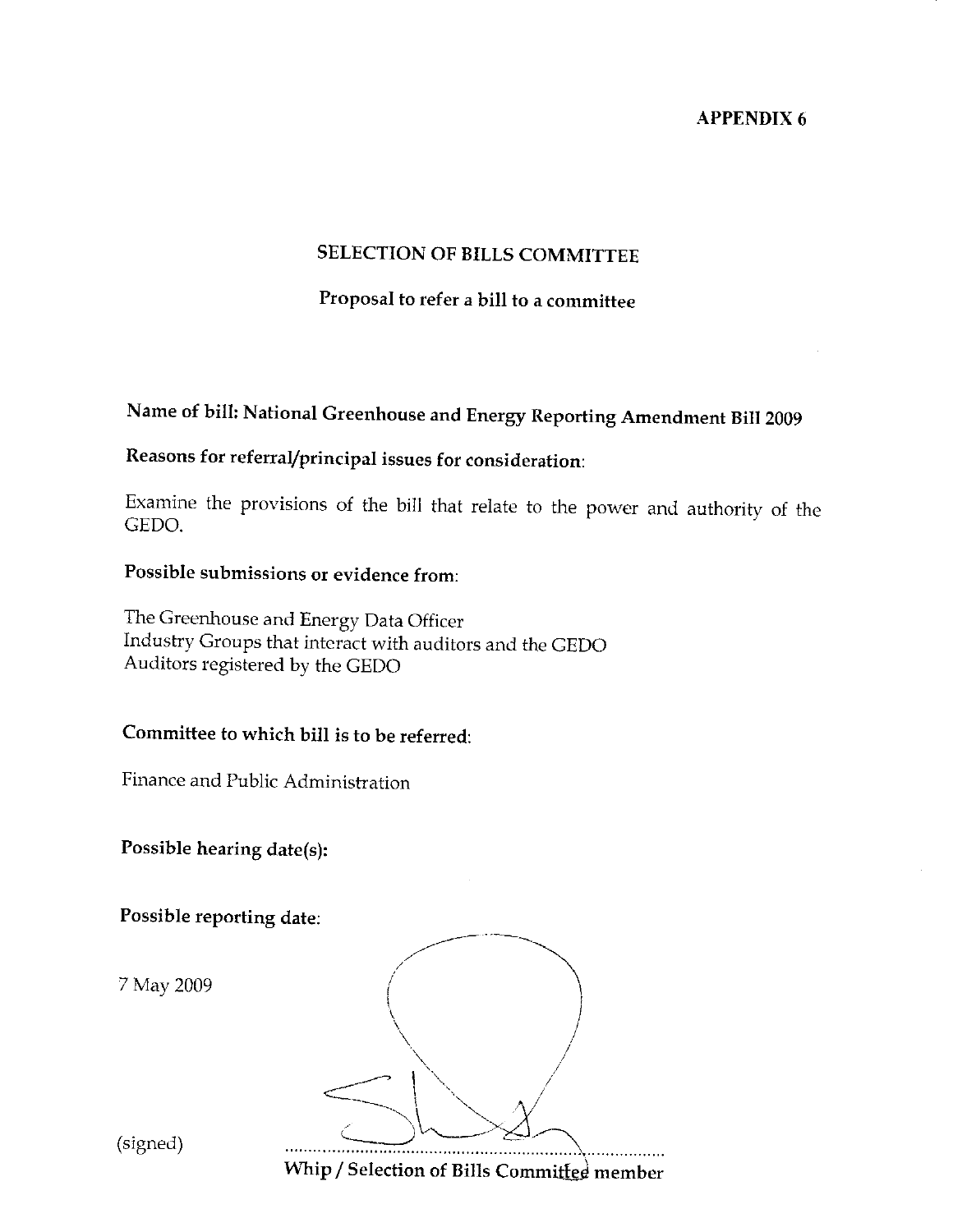## SELECTION OF BILLS COMMITTEE

Proposal to refer a bill to a committee

Name of bill: Native Title Amendment Bill 2009

# Reasons for referral/principal issues for consideration:

Significant change to the Native Title legislation. Major institutional change to the NNTT

## Possible submissions or evidence from:

NTRBs. Land Councils. CAEPR. HREOC Social Justice Commissioner.

## Committee to which bill is to be referred:

Senate Legal and Constitutional Ctte

Possible hearing date(s):

Possible reporting date:

(signed)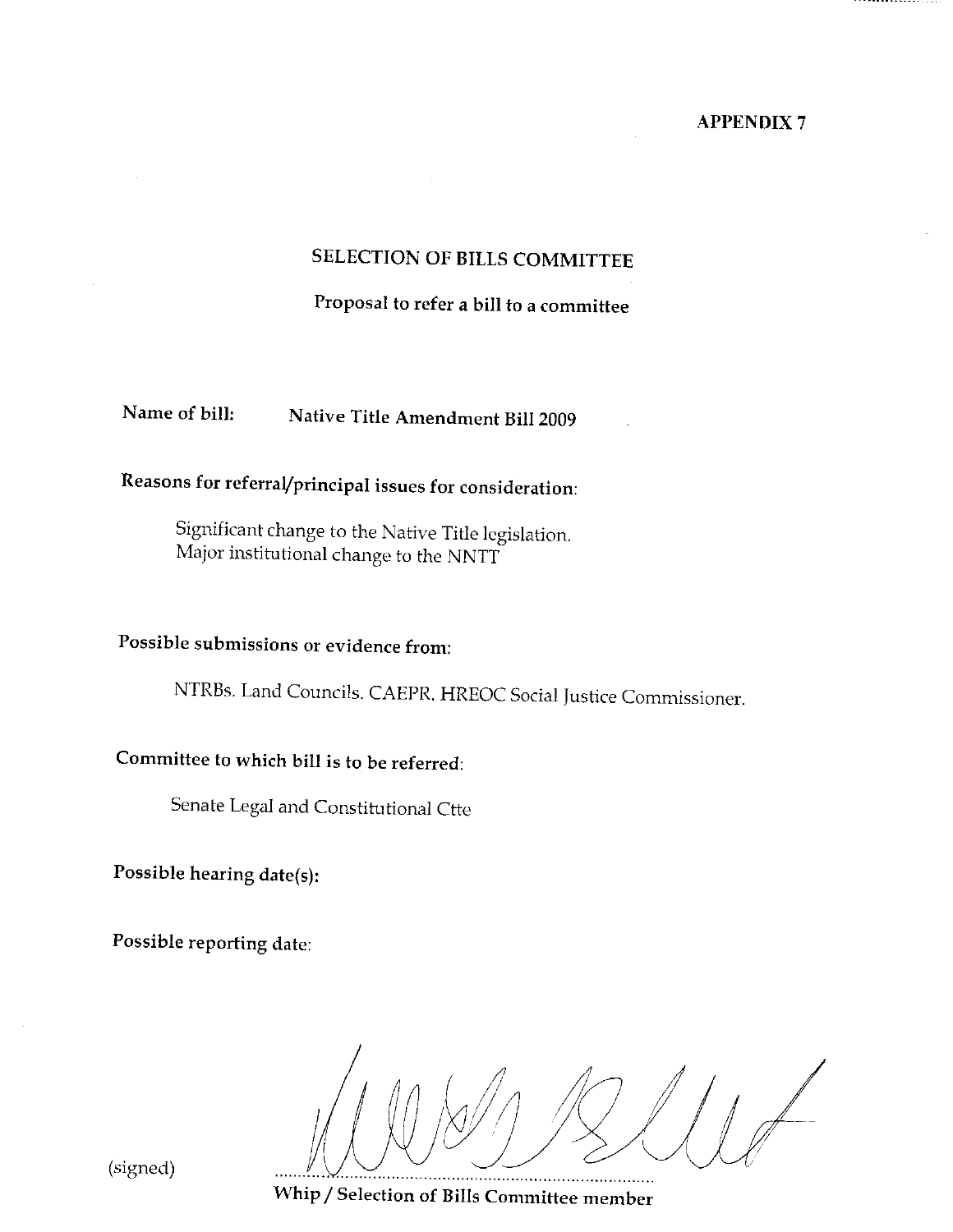## SELECTION OF BILLS COMMITTEE

# Proposal to refer a bill to a committee

### Name of bill: Social Security Legislation Amendment (Improved Support for Carers) Bill 2009.

# Reasons for referral/principal issues for consideration:

Examine the provisions of the bill to ensure that they adequately meet the needs of carers.

## Possible submissions or evidence from:

Carers Carer groups and peak bodies State Government agencies involved with carers

# Committee to which bill is to be referred:

Community Affairs

Possible hearing date(s):

Possible reporting date:

7 May 2009



(signed)